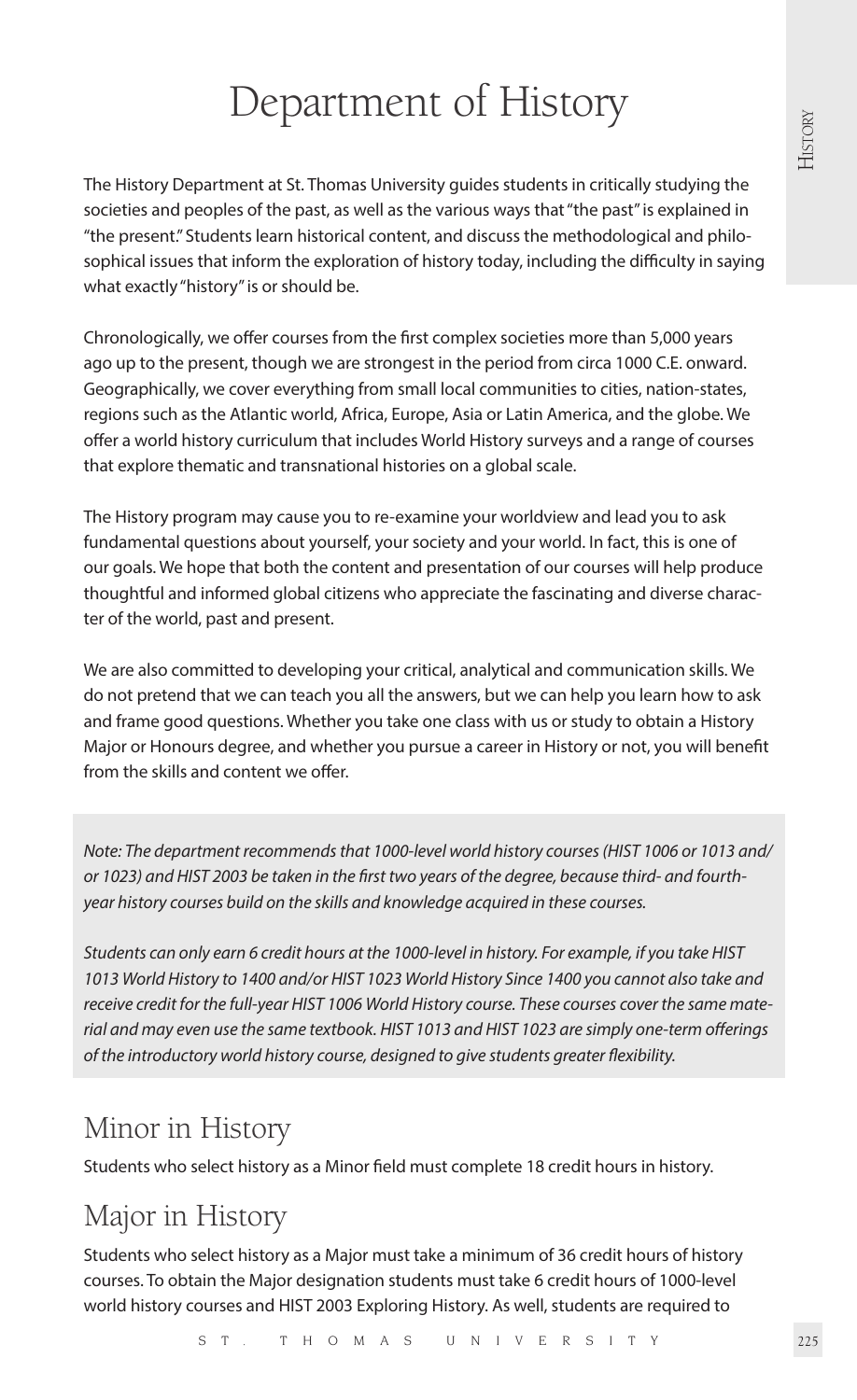take at least 3 credit hours from each of the major categories of history courses: 1) world, 2) regions, 3) state, nation, and locality.

## Honours in History

In addition to the requirements for a history Major, an Honours degree requires a minimum of 12 more credit hours (for a minimum of 48 credits in total, in history courses). At least 12 credit hours must be from 4000-level seminars. Students seeking an Honours degree must consult the History Honours Director for approval of their program of studies.

#### **Course Numbering**

- 1000-level world history courses serve as an introduction to the discipline of history and its expectations at the university level.
- 2000-numbered courses indicate an intermediate level of historical investigation taught from several different perspectives; at this level students will be expected to learn basic skills of conducting historical research and constructing written historical arguments. Students may take 2000-level courses in their first year, depending on the prerequisites.
- 3000-numbered courses indicate a more advanced and more concentrated level of historical investigation. Students may take 3000-level courses in their first year, depending on the prerequisites, though they should also consult the instructor or department chair.
- 4000-numbered courses designate seminars and are taught at an advanced level of historical investigation, presentation, and criticism. *Note: All 4000-level courses require the permission of the instructor.*

## **World**

#### **HIST-1006. World History**

This course provides an overview of world history, from earliest times to the present. Major themes include human relationships with the environment, cultural exchanges between peoples, and the interconnectedness of the human experience. Note: Students who take this course cannot receive credit for HIST 1013 or HIST 1023.

#### **HIST-1013. World History to 1400**

This 3-credit course is half of the world history survey. It gives an overview of world history events, issues, themes and approaches to about 1400 of the Common Era (CE). It covers topics such as the origins of the universe (the Big Bang & "Cosmic History"), Paleolithic societies, the transition to agricultural societies, the rise of major states, empires and cultural traditions, the Silk Roads, and networks of cross-cultural interaction. Note: Students who take this course cannot receive credit for HIST 1006.

#### **HIST-1023. World History Since 1400**

This 3-credit course is part of the world history survey. It offers an overview of world history events, issues, themes and approaches from roughly 1400 of the Common Era (CE) to the present. It will cover topics such as the emergence of long-distance exploration, cross-cultur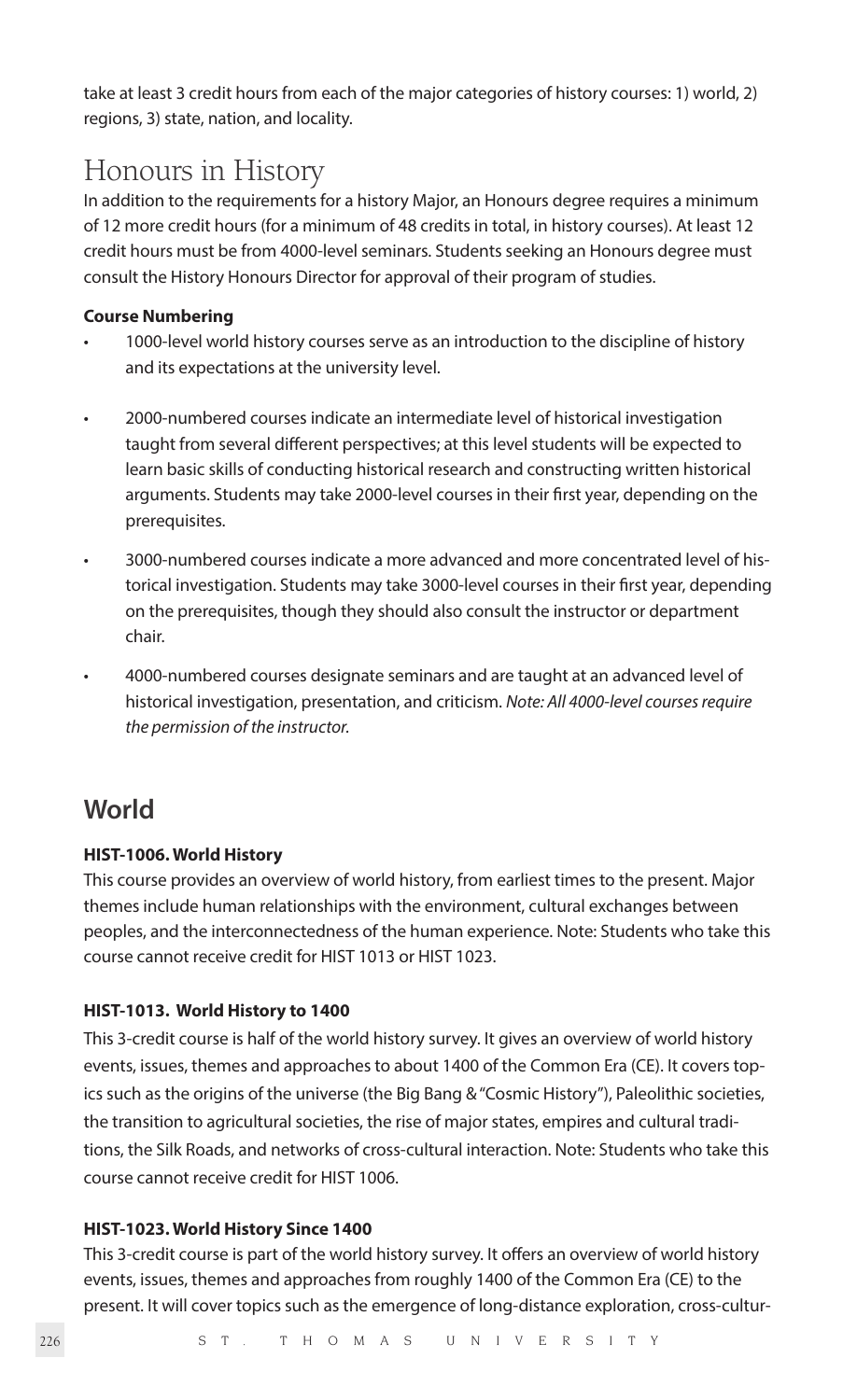al interaction, the "early modern" and "modern" worlds, the Columbian Exchange, industrialization, modern imperialism, world wars, networks and "globalization" from circa 1400 onward. Note: Students who take this course cannot receive credit for HIST 1006. Students may take HIST 1023 before HIST 1013.

#### **HIST-2023. World History: 20th Century to World War II**

This course will provide students with an overview of the history of the 20th century to the conclusion of the Second World War. Major events and themes include the two world wars; the Russian revolution; imperialism and nationalism in Asia, Africa and Latin America; the emergence of the United States as the world's pre-eminent power; and struggles for political participation by workers and women. Prerequisite: At least 6 credit hours in History courses at St. Thomas University.

#### **HIST-2053. World History Since the Second World War**

This course examines developments in world history since the Second World War, such as the emergence of the Cold War, decolonization, the growth of American power and struggles for human rights. It also explores the consequences of urbanization, demographic growth, technological change, and environmental degradation.

#### **HIST-2103. The Material World: History Through Things**

This course examines themes in world history through the use and study of material objects. Histories of everyday materials and objects allow us to examine diverse issues such as the environment, history, technology, and culture. In general, historians have relied primarily on text-based sources and this course will explore the role and use of material objects in doing history. We will examine theoretical approaches to material history as well as survey the historical literature of this branch of study.

#### **HIST-2123. Introduction to Food in World History**

This course explores how food was made, consumed and understood in the past. What were the social and cultural meanings of food and eating in human societies? How did foods travel from place to place? What impacts did man-made and natural disasters have on eating habits and food supplies, and how did the presence and absence of food influence behaviour? This course connects local and global interactions, past events and the present day through food.

#### **HIST-2453. History of the United Nations (PEAC)**

The United Nations represents the first serious effort toward an international government. History of the United Nations examines the evolution of this unique international body from its creation in 1945 to the present. It seeks to understand how the United Nations has shaped world history, what its low and high points have been, and what its challenges and potential are in the twenty-first century.

#### **HIST-2553. History of the Islamic World to the Ottoman Empire**

This course provides a basic introduction to Islamic societies in their formative centuries. We will explore how the Muslim umma first emerged, developed and ultimately established itself as a unifying yet far from monolithic ideal, linking different peoples across the globe. Our focus will be on comprehension of historical experiences and relations between peoples rather than on detailed analysis of religious beliefs.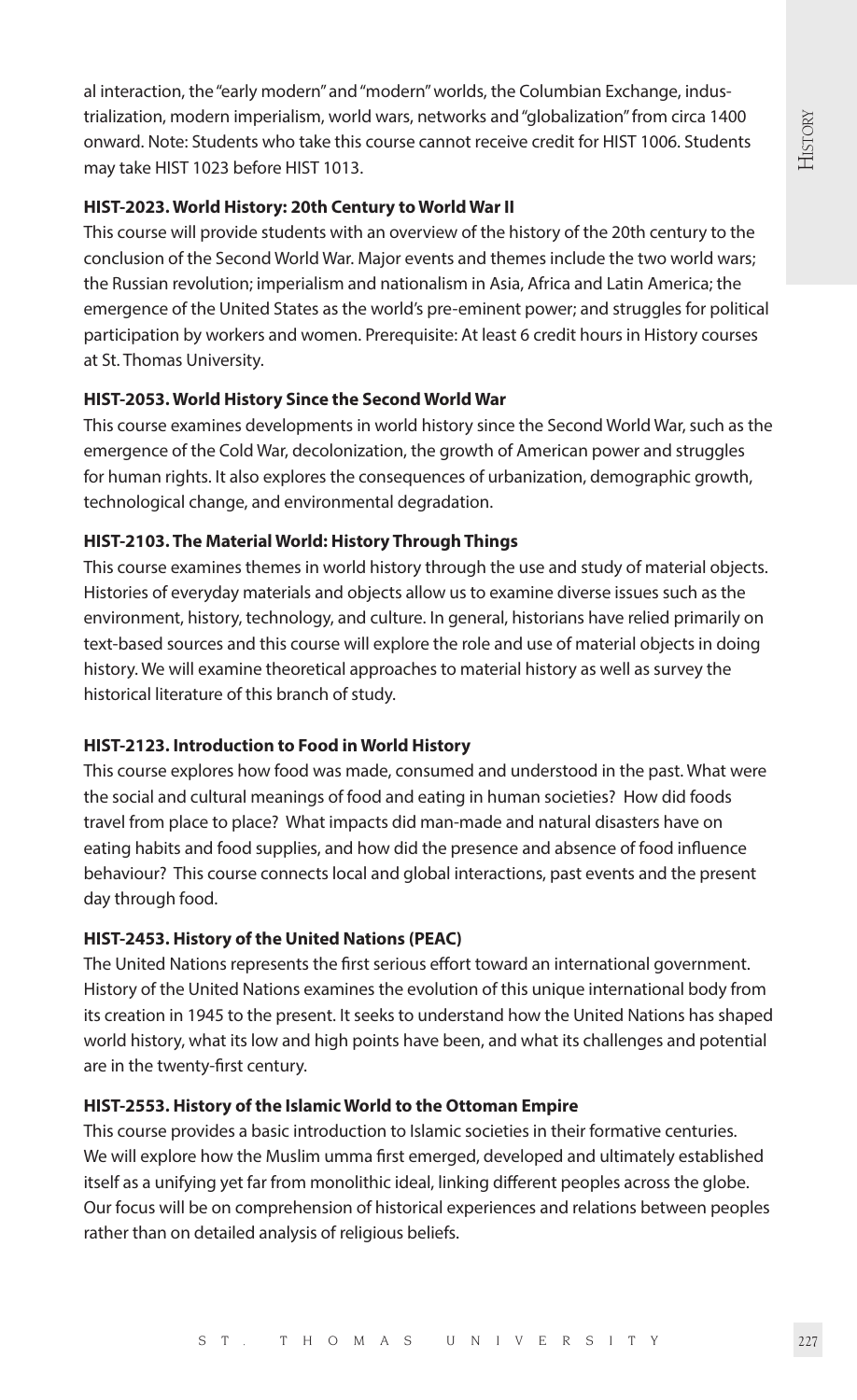#### **HIST-3053. Disability in History**

This course treats disability as a historical subject. It explores questions such as what it means to be disabled in various times and places, how people with disability lived their lives, how society at large conceptualized differences in physical ability and mental capacity, when and how disability intersected with other identity constructs, and the roles myth and religion played in all this.

#### **HIST-3173. The Global History of the Automobile**

This discussion-based course will introduce students to a global perspective on the history of the automobile, the technology that has arguably shaped the planet more than any other in the past century. The emphasis will be on the car's social and cultural history, rather than its technical evolution. Specific course themes will include automobile production and labour, car culture and the rise of global consumerism, the environmental impacts of automobile use and road building, and the implications of driving for modern citizenship. Prerequisites: 6 ch of history or permission of the instructor.

#### **HIST-3383. Slavery in World History, 1500-Present**

This course is designed to provide a comprehensive and comparative overview of slavery in Asia, Europe, the Middle East, Africa and the Americas from 1500 to the present. Upon completion of the course, students should have an understanding of important events in world slave systems, changes in the practice of historical forms of slavery, similarities and differences between different slave systems, and an understanding of the historical background of modern-day slavery.

#### **HIST-3393. Gender and Empire**

This course explores the place of gender in the construction and preservation of empires through such topics as constructions of difference, motherhood and domesticity; civilizing missions and tourism; and contestations of power. This course operates from the premise that empires are never static: subjects in different imperial contexts, in various cases, resisted, thwarted, or reconfirmed colonial regimes.

#### **HIST-3403. Water and World History**

This course examines the significance of water to human history, beginning with early agricultural societies and the development of hydraulic empires in Africa and Asia. It explores how humans have sought to manage water for agriculture, urban consumption, industry, and other purposes, and it considers the social, cultural, political, and environmental consequences of these developments. It gives particular attention to the extraordinary developments of the 20th century and the significance they hold for environmental change, human welfare, and international conflict. Prerequisite: HIST 1006 OR HIST 1013 & HIST 1023, OR permission of the instructor.

#### **HIST-3413. Citizens and Citizenship in World History**

This course will explore concepts, practices and themes related to citizenship and nationalism on a selective global scale since c. 1780. The majority of the course will focus on the period from 1780 to 1940, though classes in the latter part of the course will examine conceptions of citizenship since c. 1940. Themes to be explored include citizenship and the tension between duties and rights; the struggle for recognition and rights; the regulation of new social classes and groups; attempts to control the exuberance of youth; the body and physical health; gender and citizenship; race, ethnicity and "otherness"; nationalism and imperialism; human rights; and the "rights revolution".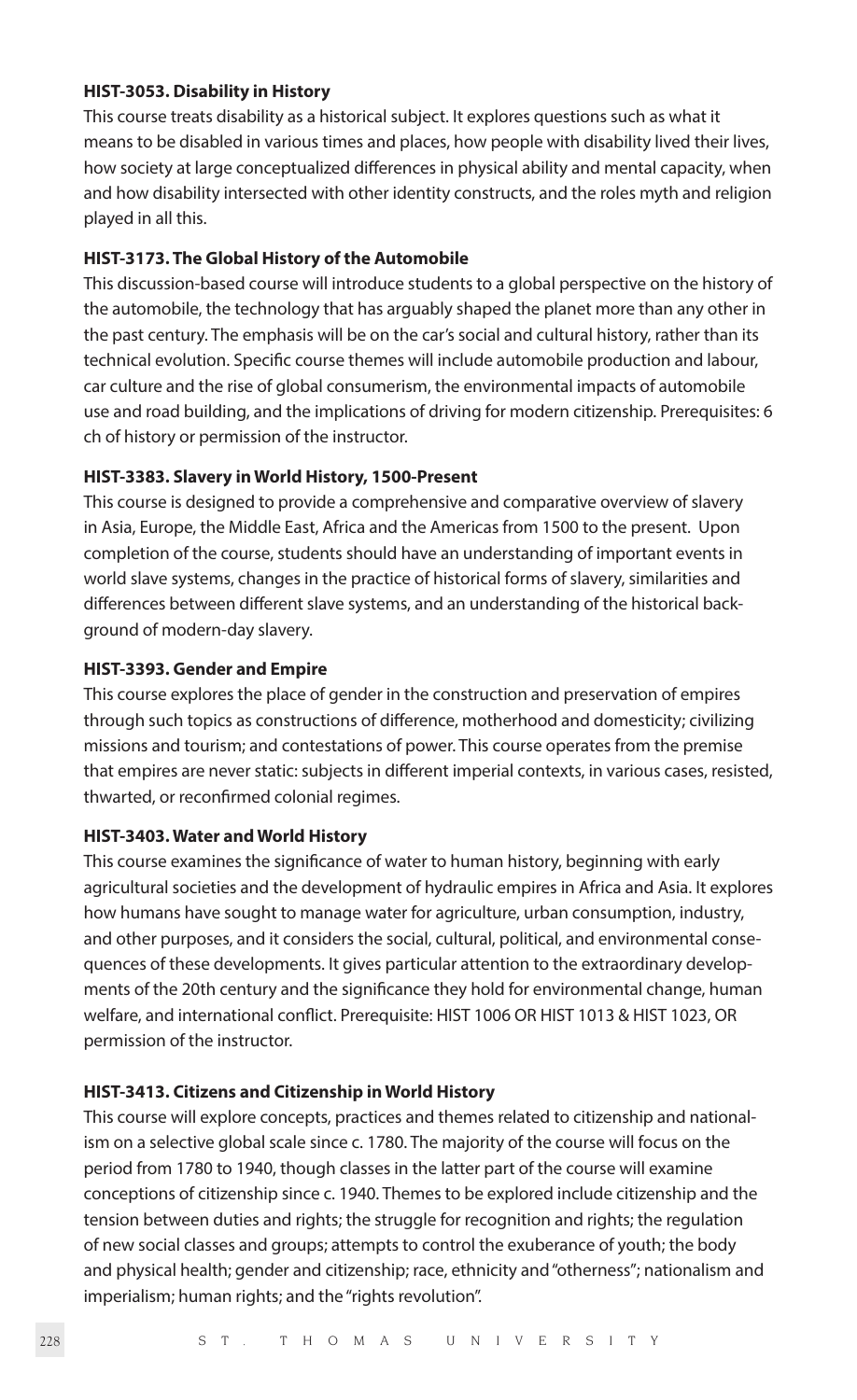# History

### **HIST-3423. Agriculture in World History**

This course examines the significance of agriculture to world history from the early domestication of crops and animals to the present. It explores the different locales in which agriculture emerged, and the impact of agriculture on human lifestyles and on the environment over time. As well, it considers the growth of human reliance on a relatively narrow array of foodstuffs and the consequences of the application of industrial techniques to the production of food. Prerequisite: HIST 2173, HIST 1006 OR HIST 1013 & HIST 1023, OR permission of the instructor.

#### **HIST-3463. Rivers in World History**

This course explores the significance of rivers in world history. It examines rivers as geological agents and the biological habitats rivers create. It investigates the role of rivers in sustaining trade networks and explores changing transportation technologies. It considers the role of rivers in the development of early agricultural societies and hydraulic empires. It also studies the fit between rivers and urban growth and sanitation; colonial cartography and exploration; industrial development; nationalism; tourism; and environmentalism.

#### **HIST-3473. Frontiers in World History**

This course examines how societies have imagined, represented, and interacted around so-called "frontiers" in world history. It explores places where trade, migration, conquest, and other cultural exchanges have had a profound impact on societies and even produced new cultural configurations.

#### **HIST-3503. Social Movements That Have Changed the Modern World**

This course examines social movements of the post World War II period, such as struggles of national liberation, movements against racism, militarism, and the proliferation of nuclear weapons, the emergence of a youth counter-culture, struggles for women's rights, indigenous people's rights, grassroots democracy, on behalf of the poor and disempowered, in defence of the environment, and against neo-liberal globalization. The course considers the historical roots of various movements as well as the context of their emergence, their scope, the continuities and discontinuities among them, and their impact on today's world.

#### **HIST-3563. History of Western Feminism (HMRT)**

This course will examine the development of "feminism" and movements for women's rights and/or liberation in western countries from the 19th century to the present. The course will compare feminism in the United States with movements in Canada, Britain, and western continental Europe, and will question why feminism has taken on different characteristics in different nations and regions, and among different races and classes. Students who have taken HIST 3566 are excluded from this course.

#### **HIST-3643. Race and Racism in Modern History**

Differences in skin color and physical characteristics took on a new significance in modern times. The newly invented concept of race classified human beings into several distinct categories with corresponding intellectual and behavioral traits. Race and Racism in Modern History studies the evolution of race thinking during the eighteenth and nineteenth centuries, as well as the extent to which such thoughts have since shaped the trajectory of world history.

#### **HIST-3763. Modern Sport in World History**

This discussion-based course explores the global impact of modern sport from c. 1850 to the present. It focuses upon the diffusion of sports such as soccer, cricket, and baseball and the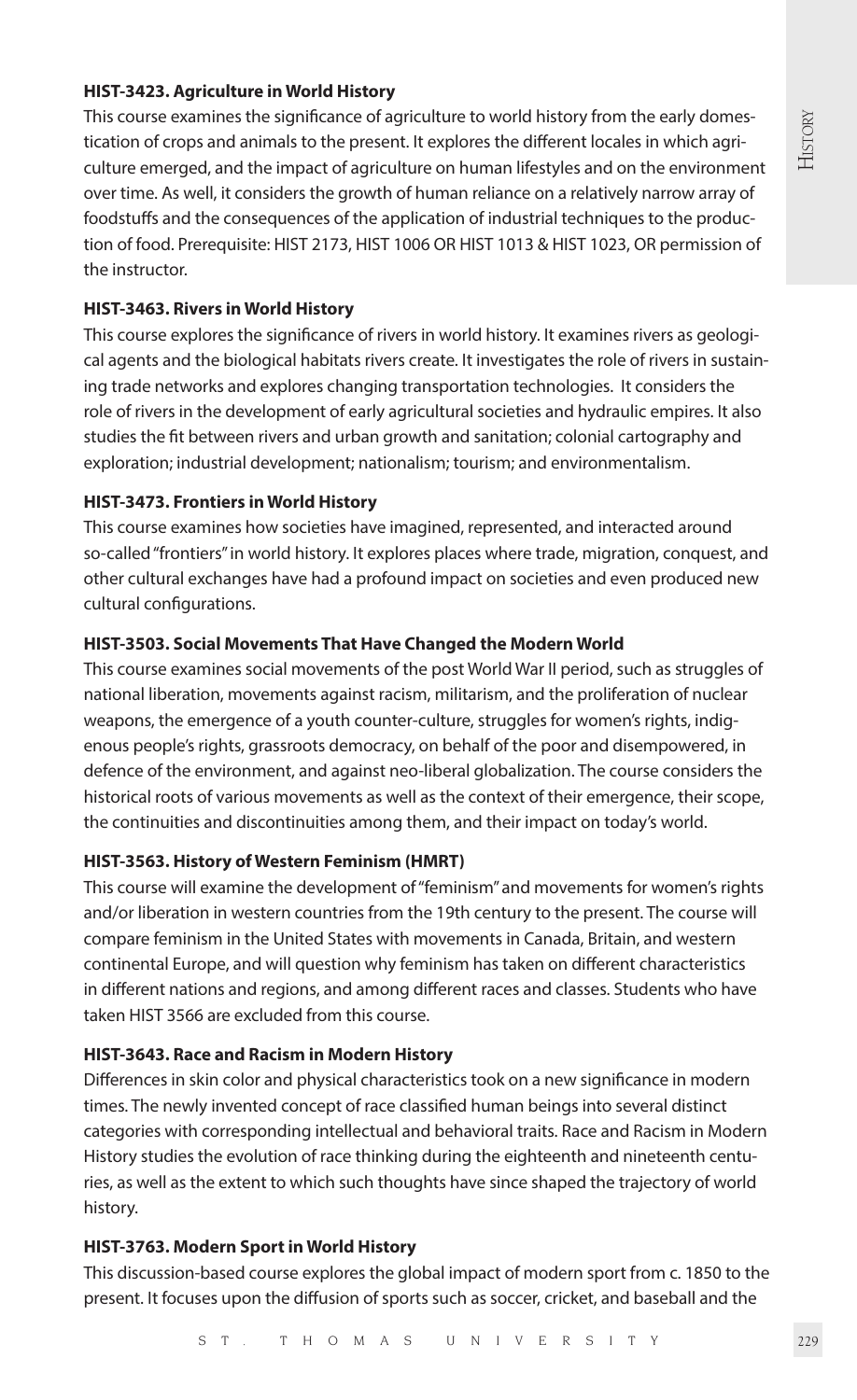manner in which such sports were resisted or appropriated by communities throughout the world. The course examines the political, social, and cultural significance of modern sport rather than the intricate details of individual athletes or teams. Prerequisite: At least 9 credit hours in History courses at STU or permission of the instructor.

#### **HIST-3783. Film and History**

Explores the relationship between film and history, paying close attention to film as an historical artifact and film as a means of historical interpretation. In studying films produced primarily in North America, Latin America, and Europe, students in this course will be asked to develop a vocabulary of film, and to try to analyse the meaning and significance of film, both as artifact and interpretation. Writing will require that students make their own arguments about how we should understand the complicated relationship between visual media and history.

#### **HIST-3863. Modern Tourism in World History**

This discussion-based course examines the global impact of tourism from c. 1850 to the present. Sample topics include imperialism and travel narratives, the age of the Grand Tour, the development of a tourism infrastructure (roads, advertising initiatives, travel agencies), the rise of theme parks such as Disneyland, and ecotourism. Our chief concern will be to contextualize and evaluate the positive and negative effects (economic, cultural, social, environmental, etc.) that the tourism industry has had on a variety of local communities throughout the world. Prerequisite: At least 9 credit hours in History courses at STU or permission of the instructor.

#### **HIST-3943. Genocide in Twentieth-Century History**

The twentieth century remains the most violent period in history. Its global ramifications notwithstanding, genocide research continues to focus on the experience of particular nations and nationalities. By juxtaposing and examining such disjointed narratives across continents, this course hopes to bolster a critical understanding of what is no doubt the crudest aspect of human nature.

#### **HIST-3953. Portrayals of Jihad and Crusade: History, Memory and Film**

This course considers the diverse ways in which modern global audiences have come to understand histories of religious violence. Our focus will be on academic and popular interpretations of so-called jihad or crusade conflicts from the Middle Ages to the present. Print, electronic and film sources will be examined, reflecting a wide range of often conflicting viewpoints as they have evolved over time.

#### **HIST-3983. Topics in Pre-Modern World History**

This course will explore specific topics in pre-modern world history. For information regarding course content students should contact the Chair of the History Department. Pre-requisite: 9 credit hours in History, or permission of the instructor.

#### **HIST-3993. Topics in Global History**

This course will examine specific topics in world history. The topics will change from year to year. For information regarding course content students should contact the Chair of the History Department. Prerequisite: At least 9 credit hours in History courses at STU or permission of the instructor.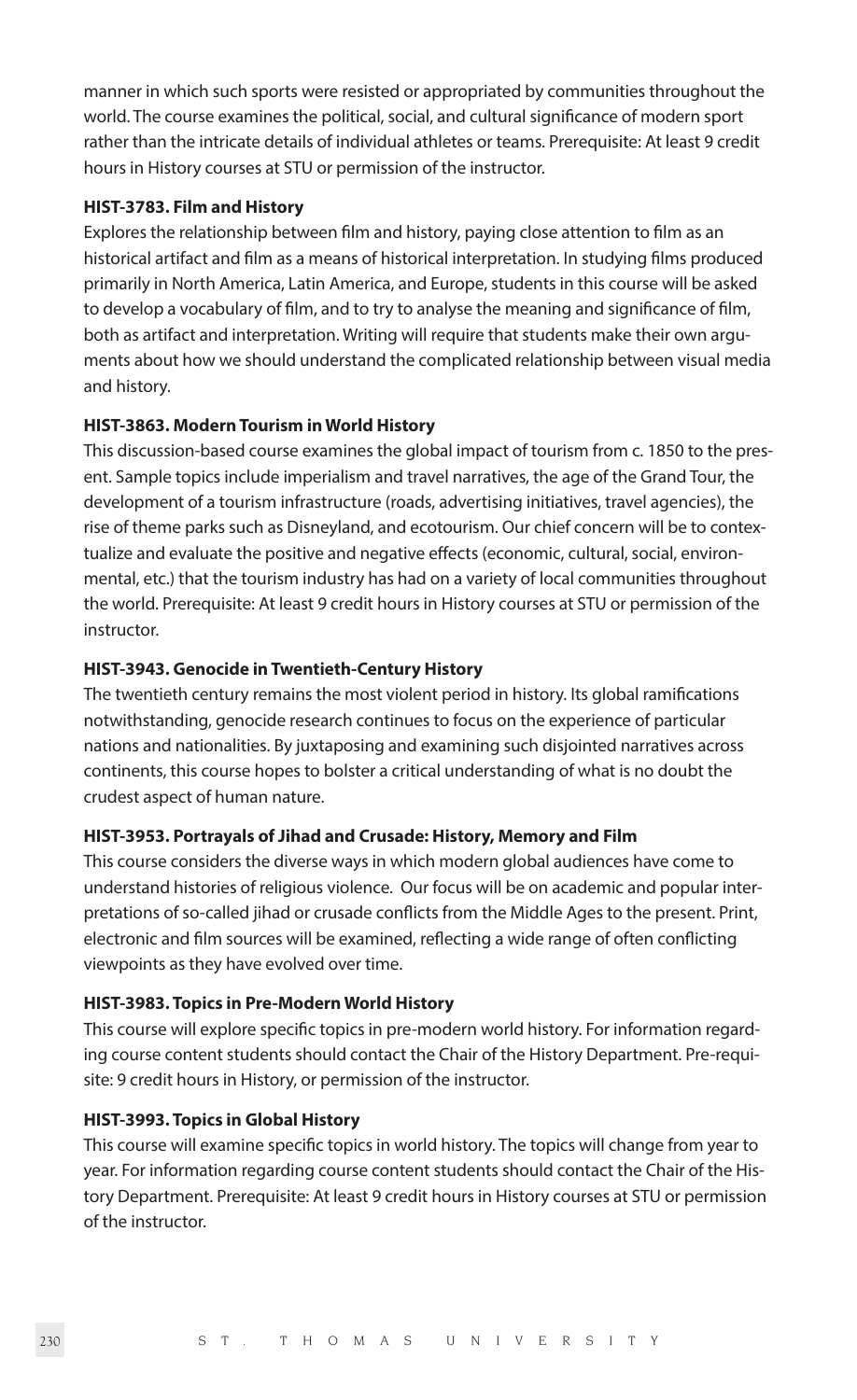# **HISTORY**

#### **HIST-4026. Food in World History**

Food keeps us alive, serves as a marker of social status, a stimulator of exploration and trade, and a cause of conflict and war. This seminar is about the history of food production, consumption and culture worldwide. Participants explore the roles food plays in human societies, the social and cultural meanings of food and the ways foods travel from place to place. Equally, we consider food's presence, its absence and the impact of man-made and natural disasters on eating habits and food supplies.

#### **HIST-4106. Research Seminar in Material History**

This research seminar course examines the practices and products of doing history through things in a comparative and global perspective. Until recently, historians have relied heavily on written documents for evidence, and this course challenges that approach. This course will consider some of the methods used to write history using physical things, as well as the varied literature produced by the study of material culture. Participants will produce a historical research paper based on significant use of material objects.

#### **HIST-4116. The World at War**

This year-long seminar examines the two world wars of the twentieth century. Students will explore various causes, aspects and outcomes of these conflicts through readings about home fronts and war fronts across the world. They will also do independent research and write a major paper based on a topic related to the course material. At least one previous course on the history of the twentieth century is strongly recommended.

#### **HIST-4123. Seminar in Global History**

This course will examine specific themes in global history. The topics will change from year to year, but might include issues such as the role of cities in history, the rise and fall of peasantries, patterns of migration, the emergence of global institutions, cultural and material exchanges, and the possibilities of global environmental history.

#### **HIST-4126. Topics in Global History**

This course will examine specific themes in global history. The topics will change from year to year, but might include issues such as the role of cities in history, the rise and fall of peasantries, patterns of migration, the emergence of global institutions, cultural and material exchanges, and the possibilities of a global environmental history.

#### **HIST-4136. Historians and World History**

This seminar course examines the writing of world history. It considers the growth of the field, some of the main scholars who have written world histories, and the conceptualizations which have informed their writing.

#### **HIST-4826. Popular Culture and Postcolonial Legacies in Canada, Australia and New Zealand**

This seminar discussion course examines the tensions at play in Canada, Australia and New Zealand in the post-World War II era as these settler societies attempted to navigate the awkward cultural tensions that arose in light of the demise of the British Empire. Through a comparative approach we will examine the ways in which expressions of national identity were manufactured and contested as competing interests sought to redefine membership in these national communities.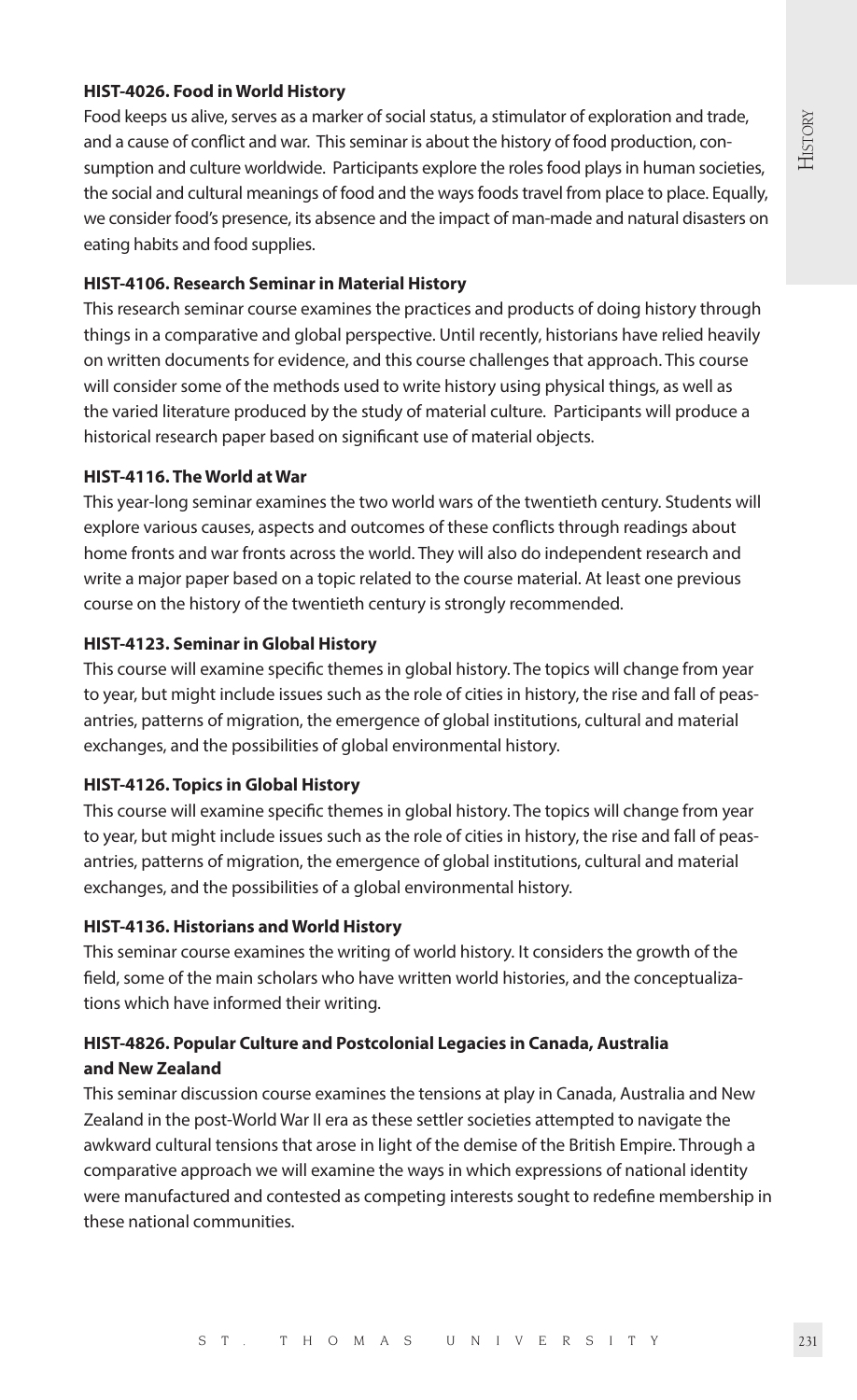#### **HIST-4866. Tourism in History**

This seminar course examines the history of some of today's most popular tourism destinations. It explores the cultural, political, social, economic and environmental dynamics of tourism by assessing tourists' motivations, tourism promoters' aims, and the impact of tourism on local communities.

#### **HIST-4946. Genocide in World History**

Genocide is a modern concept, but its practice is ancient. From the extinction of the Neanderthals to the sacking of Carthage to the colonial settlements in the New World, Homo Sapiens have engaged in exterminatory violence. In the twentieth century, the many one-sided killings make it self-evident that annihilationist mindsets have yet to disappear. Genocide in World History, a full-year course, studies such mass atrocities by exploring the various factors behind human intolerance, among them religious, racial, ethnic, national, economic, and environmental. Format: weekly group presentation on readings followed by class discussion. Students who have taken world history courses, including HIST- 3943 Genocide in Twentieth-Century World History, are particularly encouraged.

### **Regions (Africa)**

#### **HIST-2113. Famine and War in the Horn of Africa**

This is a course on the history of Northeastern Africa, with a focus on Ethiopia, the most populous country in the region. Northeastern Africa, commonly known as the Horn of Africa, consists of Somalia, Djibouti, Eritrea, Ethiopia, and Sudan. Designed with history and nonhistory Majors in mind, the course will explore major landmark events in the history of this region from antiquity to the present.

#### **HIST-2133. Precolonial Africa**

Precolonial Africa explores the history of Africa up to the nineteenth century. Topics covered include Africa's place in hominid evolution, Africa's contribution to the Neolithic revolution, rise of the states versus stateless societies, traditional religion versus world religions, coastal societies versus inland societies, long-distance trade and the rise of empires, and domestic slavery versus transoceanic slavery and their effects on development. The objective is to challenge stereotypic notions about precolonial African societies, to contribute to students' understanding of Africa's place in early world history, and to introduce students to some of the key historiographical debates on precolonial African history.

#### **HIST-2143. Modern Africa**

Modern Africa surveys the history of Africa from the nineteenth century to the present. The course focuses on three major topics: the scramble for Africa and the partition, European colonial rule, and the assessment of the post-independence era. Subtopics include missionaries and explorers, occupation and forms of resistance, settler colonies versus non-settler colonies, nationalism and wars of independence, post-independence successes and challenges, the Cold War and the War on Terror, and globalization and the fading significance of the nation state. The objectives for this course are to challenge stereotypic notions about contemporary Africa, to contribute to students' understanding of Africa's place in the modern world, and to introduce students to some of the major historiographical debates on modern African history.

#### **HIST-3193. Northeast Africa Since the 19th Century**

Northeastern Africa, commonly known as the Horn of Africa, consists of Somalia, Djibouti, Eritrea, Ethiopia, and Sudan. As the most populous country in the region, Ethiopia will provide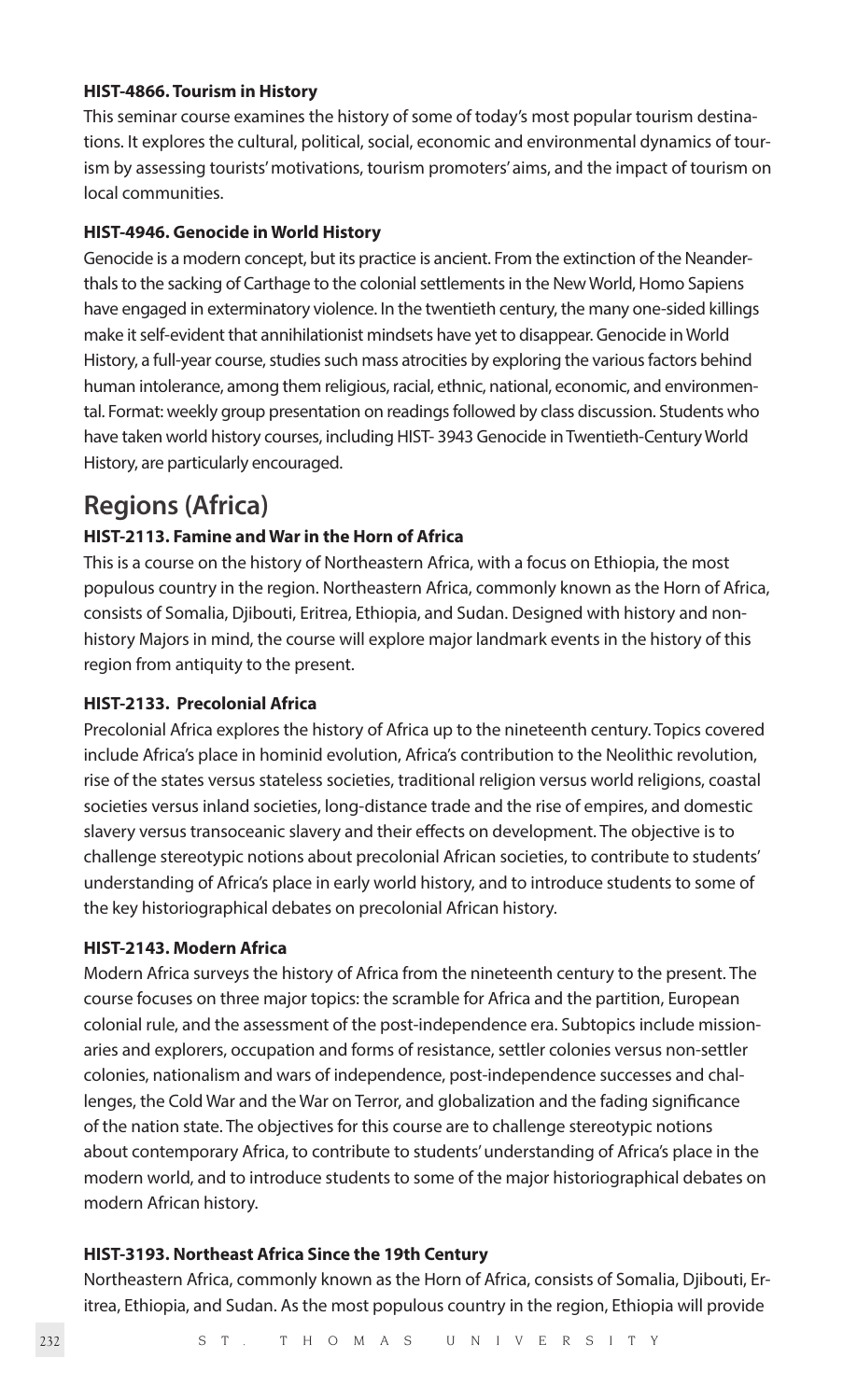the natural focal point for the course. Designed with history and non-history Majors in mind, the course will focus on the history of the various twentieth-century socio-political crises in the Horn: famine, civil war, secession, irredentism, genocide, etc. Classes will feature lectures and discussions.

## **Regions (Oceans)**

#### **HIST-3153. The Sahara World**

This course is designed to introduce students to the main events and themes that unite the societies and cultures of the Sahara, North Africa, and the Sudan/Sahel, from the earliest times to the present, with a particular focus on the 15th-19th centuries. Upon completion of the course, students should have an understanding of the cultures of the Sahara, the important events of Saharan history, and the role of the Sahara in world history.

#### **HIST-3203. The British Atlantic World (1500-1800)**

 This course explores the social, political, and economic parameters of the Atlantic World from roughly 1500 to 1800. The course centres on the British experience of the Atlantic through a comparative and trans-national approach. Particular attention will be drawn to the role of Atlantic Canada and its connection to the larger Atlantic World.

## **Regions (The Americas)**

#### **HIST-2433. Comparative History of North America**

This course is designed to acquaint students with broad developments in the history of North America. In the course of studying the North American continent, we will examine the experiences of contact between indigenous and immigrant cultures; the transmission of European ideas and institutions to the American hemisphere; the influence of the Atlantic system of commerce on regional economies; and the struggles of various peoples in the Americas to define themselves and others. Students will be asked to draw connections between major events and occurrences, and to find coherence in different events.

#### **HIST-2613. Latin America: Colonial Period**

This course surveys three centuries of Latin American history from first contacts between the Spanish and Native American civilizations to Latin American revolutions for Independence. Major themes include various types of relations between the founding peoples and the development of colonial social, political, economic, and religious institutions.

#### **HIST-2623. Latin America: Modern Period**

This course surveys the history of Latin America from post-Independence to the recent past. Major themes include the struggles of early nationhood, modernization, imperialism, twentieth-century social change, and social revolutions.

#### **HIST-3613. Gender and Power in Latin American History**

Why did the Cuban revolution set out to create a 'new man'? How did Eva Perón become the world's most powerful first lady? Why have women led most human rights movements in Latin America? These are some of the questions to be explored in this course which examines historical relationships between men and women and ideas about masculinity and femininity in Latin America.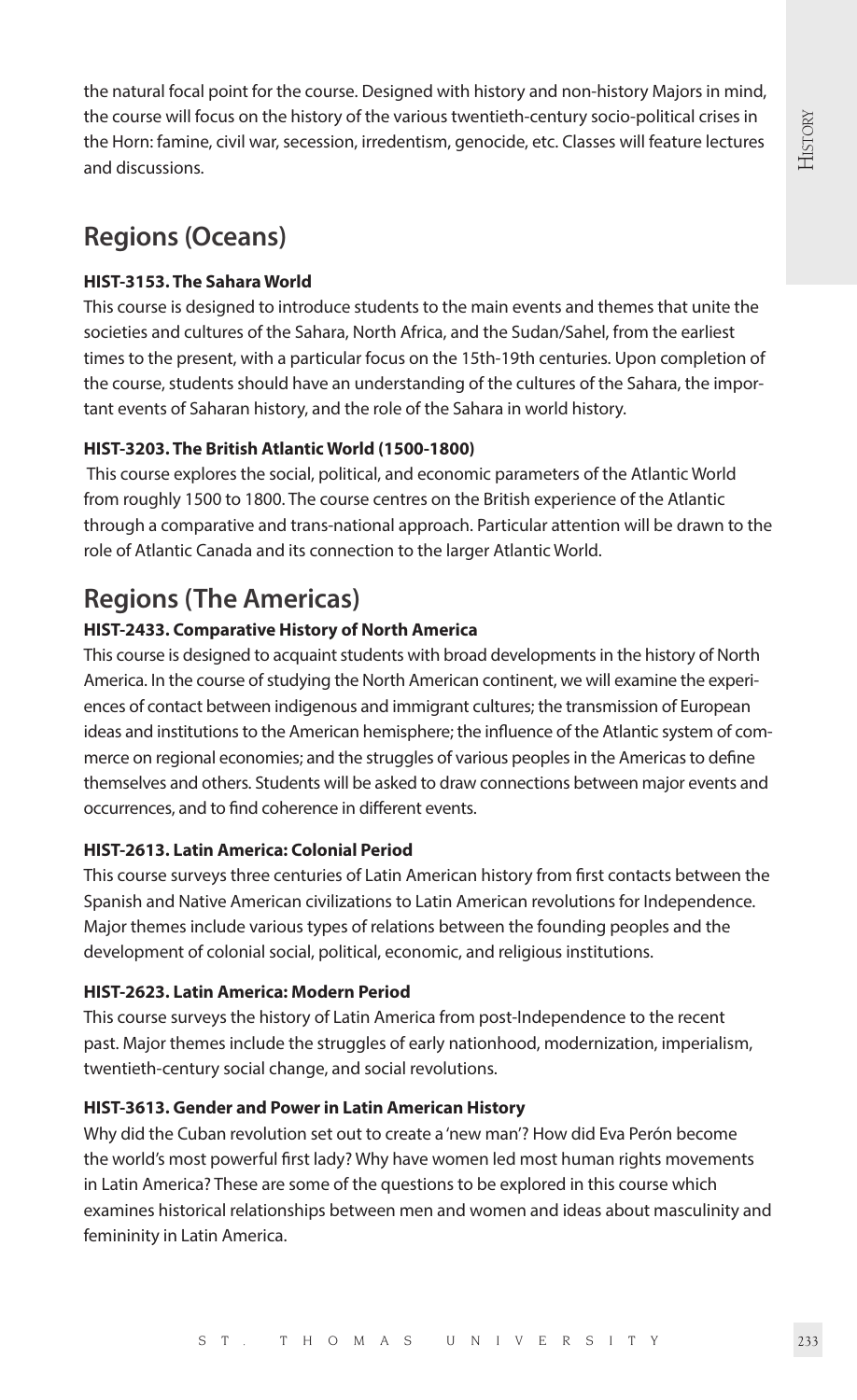#### **HIST-3773. Urban North America**

Addresses developments within and among North American cities and explores changes in the conception of cities in North American thought and culture. We will study the lives of urban dwellers and chart shifts in the way people organized their lives in cities. Major themes for this course include the changing physical structure and form of cities over time, processes of urbanization and suburbanization, city planing and reform movements, the economics of cities, urban institutions, urban populations, and city politics. In our investigation of Urban North America, we will ask: does the border make a difference?

#### **HIST-3823. History of Here: From the Pleistocene to The Present**

This course examines the history of the Gulf of St. Lawrence region, broadly conceived, from 15,000 BCE to the present. It considers the ways that people have organized their lives in this region, in global contexts, and the consequences of the choices they have made.

#### **HIST-4606. Twentieth-Century Latin America (Honours Seminar)**

A study of political and social developments in Latin American republics during the twentieth century. Topics to be discussed will include the social revolutions and political leaders of this part of the Third World.

### **Regions (Asia)**

#### **HIST-2173. Modern Asia**

This course surveys the history of Asia from c. 1500 to the present, though it may focus on one part of Asia (East Asia, South Asia, Southeast Asia, etc.) more than another. It examines the richness and complexity of Asian societies and Asian engagement in the making of the modern world.

#### **HIST-3123. Student Movements in East Asia**

This course will delve into the world of the student movements in Korea, Japan and China during the twentieth century, examining the social, economic and political environment in which student rebellion flourished, and how it affected student dissidence. It will address the key issues student activists struggled with, such as democracy, nationalism, colonialism, human rights, and corruption, within their distinct contexts. It will also discuss the accomplishments of these student movements: to what extent have they had an impact - positive or negative - on China, Korea and Japan? Prerequisite: HIST 1006 OR HIST 1013 & HIST 1023, HIST 2173, OR permission of the instructor.

#### **HIST-3163. Gandhi, India and the World, c. 1850 to Present (PEAC)**

Mohandas K. "Mahatma" Gandhi (1869-1948) is a towering figure in the history of India, but he is curiously global too. He lived on three continents, his ideas and practices combined influences and experiences that he gathered from different parts of the world via global networks, and his impact has long extended beyond the subcontinent's borders. Studying Gandhi's life and legend will allow the class to investigate themes relating to nationalism, colonialism, pacifism, non-violence, 'alternative modernity' and other topics or issues. The course will also explore Gandhi's fascinating legacy in postcolonial India and around the globe. It is recommended that students have at least 6 credit hours of history courses before taking this course.

#### **HIST-4146. Gandhi/ism**

This seminar course focuses on Mohandas K. "Mahatma" Gandhi (1869-1948). Gandhi was an important figure in the history of modern India and South Asia, but he was also a significant global or "world history" figure who lived in India, Britain and South Africa. Moreover, Gandhi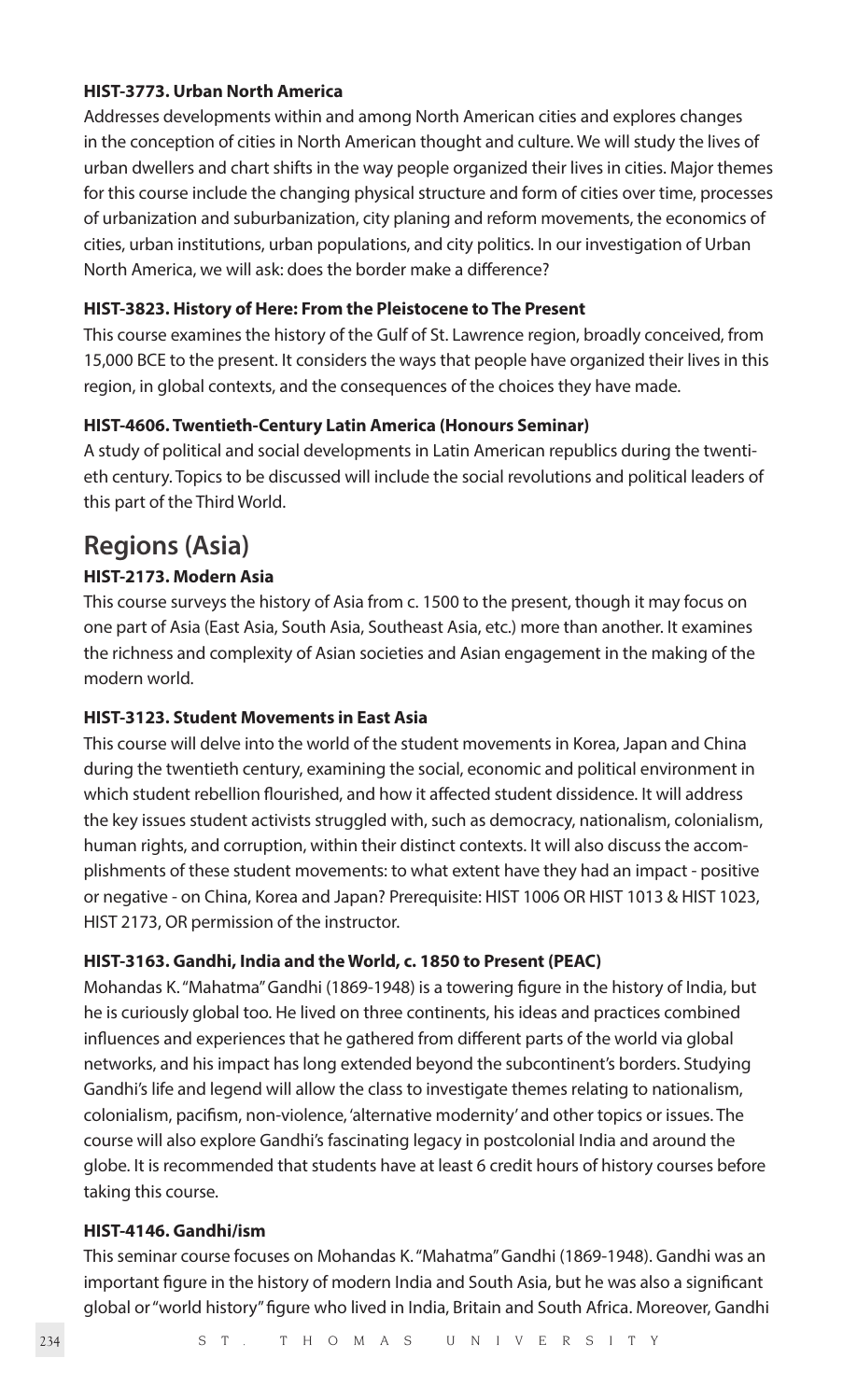drew on ideas from around the world, and since about 1920 movements and ideas associated with Gandhi have had considerable global influence. Studying Gandhi's life and legend will allow the class to investigate themes of nationalism, colonialism and imperialism in India and the British empire, but it is also possible to look at topics such as Gandhi's connections to global peace networks, social movements, environmental movements and the American civil rights movement.

## **Regions (Europe)**

#### **HIST-2033. Early Modern Europe**

This course provides an introduction to early modern European history from the end of the so-called "Middle Ages" to the era of the French Revolution (more or less the 15th to the 18th centuries). Students will study social, cultural, political, economic and other developments in order to better understand how the societies we recognize today evolved from the rather different world of the late "Middle Ages." The course traces themes and topics such as religious belief, absolutist politics, interactions between majorities and minorities, the changing status of women, and Europe's place in an increasingly "global" setting.

#### **HIST-2043. Modern Europe**

An introduction to modern European civilization from the era of the French Revolution to the twentieth century. The course follows History 2033 chronologically but has no prerequisite. This course features various methods of historical research and writing.

#### **HIST-2206. History of the Middle Ages**

A survey of the imagined historical period between the fall of the classical Roman and Persian Empires and the emergence of an early modern state system. This course will range widely in its coverage, including glimpses of experience in parts of Africa and Asia as well as Europe. Special emphasis will be placed on social history and the use of primary sources to probe beyond simplified political narratives.

#### **HIST-3033. Gender in Early-Modern Europe**

Europe's early modern period (c. 1450-1800) was a time of political tumult, religious conflict, and seismic shifts in centuries-old institutions. The resulting social changes were profound; new roles emerged for men and women as new questions were asked and new norms evolved. This course takes a thematic approach to the changing lives of men and women, examining the role of gender in both the major events and the everyday realities of the period.

#### **HIST-3223. The Medieval Church**

This course deals with the history of the Church from the time of Gregory the Great in the sixth century to the end of the fifteenth century. For the most part we will deal with the Western Church, although there will be some treatment of the relations that existed with the East. The theme that will run throughout the course is that of the interaction between the Church and the society of this period. Among the topics that will be covered will be the Merovingian and Carolingian Church and the role of such leaders as Charlemagne, the Gregorian Reform Movement and the clash with the Emperor, the development and contribution to medieval society, the emergence of the pilgrimage and the crusade, the religious unrest of the later Middle Ages, and the growth of the medieval papacy.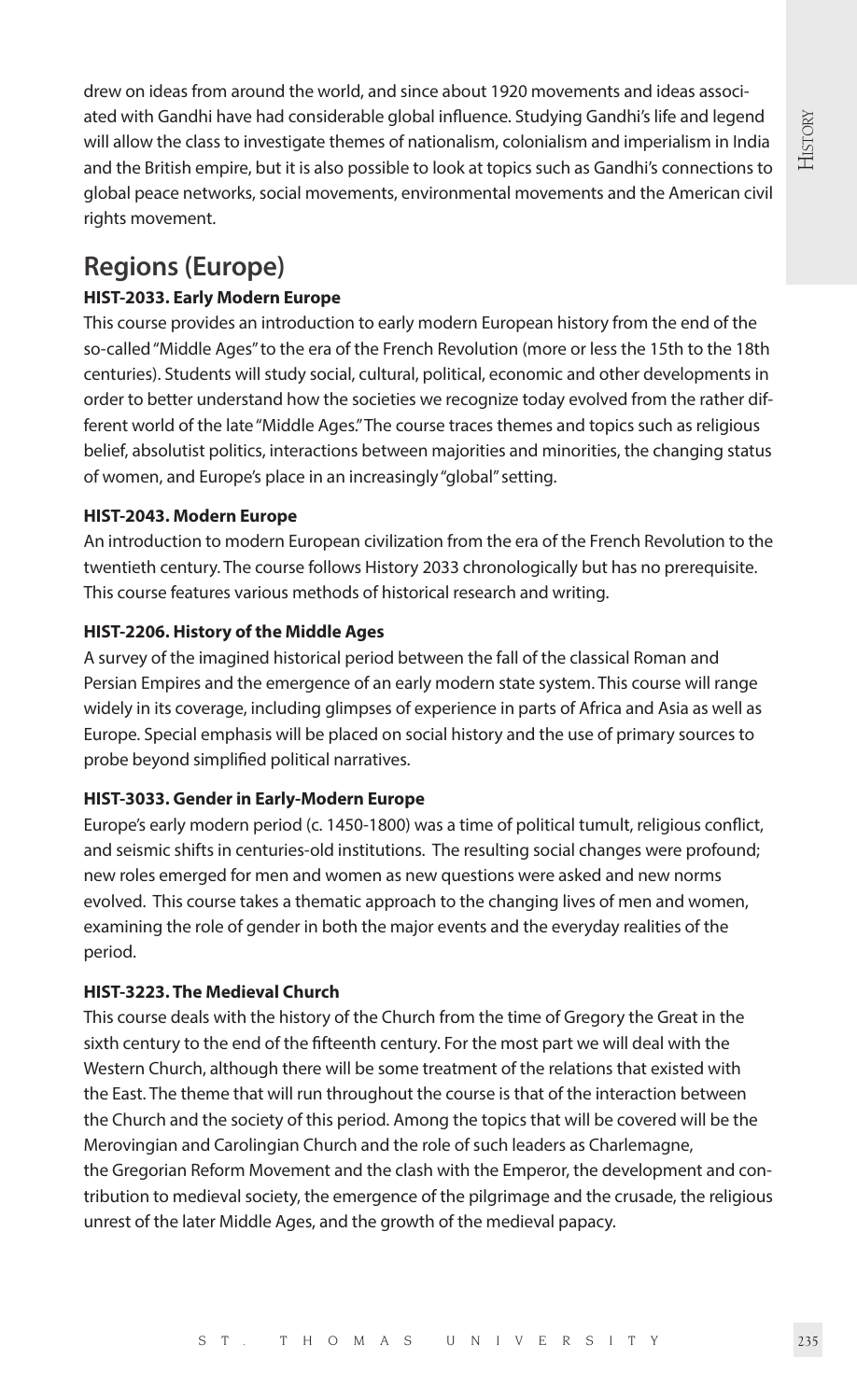#### **HIST-3263. Helping the Poor and Unlucky: Social Policies in Europe and North America**

Widows, orphans, veterans and prostitutes were among the first groups to be recognized as needing help from their fellow citizens. This course traces how individuals and states began to develop social policies to help people in need. Focusing on Europe and North America since the late 19th century, it examines growing government involvement not only in assuring citizens' defense and freedom, but also their overall well-being through programs such as maternity and child benefits, unemployment insurance and old-age pensions.

#### **HIST-3343. Europe Since 1945**

An analysis of Europe from the close of World War II to the collapse of the communist bloc. The course will focus on Europe's recovery, its role in the Cold War, the evolving and competing power blocs, and the end of the European schism.

#### **HIST-3433. Eighteenth Century Europe At Play**

This course examines the social history of leisure in Europe during the long eighteenth century (c. 1680-1820). With the rise of global trade in luxury goods, a new era of prosperity and wealth coincided with a richly-supplied market in beautiful non-essentials. This course will trace the social and cultural changes that went hand in glove with the entertainment fashions of the eighteenth century, and the encoded priorities and ideals of the people who enjoyed them.

#### **HIST-4206. Topics in Medieval History**

This advanced seminar deals with important aspects of social, religious, intellectual and institutional history in the so-called Middle Ages. Specific topics will change from year to year but generally focus on relationships between the different sorts of medieval communities. The seminar is intended for students with some background in pre-modern history, philosophy and/or theological traditions, whether Christian, Muslim, or Jewish.

## **State, Nation, and Locality (The Americas)**

#### **HIST-2733. United States: Colonial Settlement to Civil War**

An introductory survey that explores and examines some major developments in what becomes the United States, from early European colonization up to the Civil War of the mid-19th century. Major issues include relations with Native peoples, slavery, the African-American experience, revolution and independence, economic development, political and intellectual traditions, and social change.

#### **HIST-2743. United States: Reconstruction to 21st Century**

The continuation of the introductory survey HIST 2733. This course explores and examines some major developments in the United States, from the conclusion of the Civil War up to the present. Major issues include the legacy of the end of slavery in the United States, the expanded economic and military role of the US in the world, the emergence of transforming social movements, the changing role of the state, and American popular culture.

#### **HIST-2913. Historical Roots of Contemporary Canada (HMRT)**

This course examines the historical roots of many of the key issues in contemporary Canadian society. In addition to providing students with a narrative framework of Canadian history since the mid-19th century, the course will emphasize the historical dimensions of many of the most controversial issues facing Canada today, such as Quebec separatism, Aboriginal Land Claims, Western Alienation, Canada-US relations, etc. Students who have taken HIST 2806 or HIST 2823 are excluded from this course.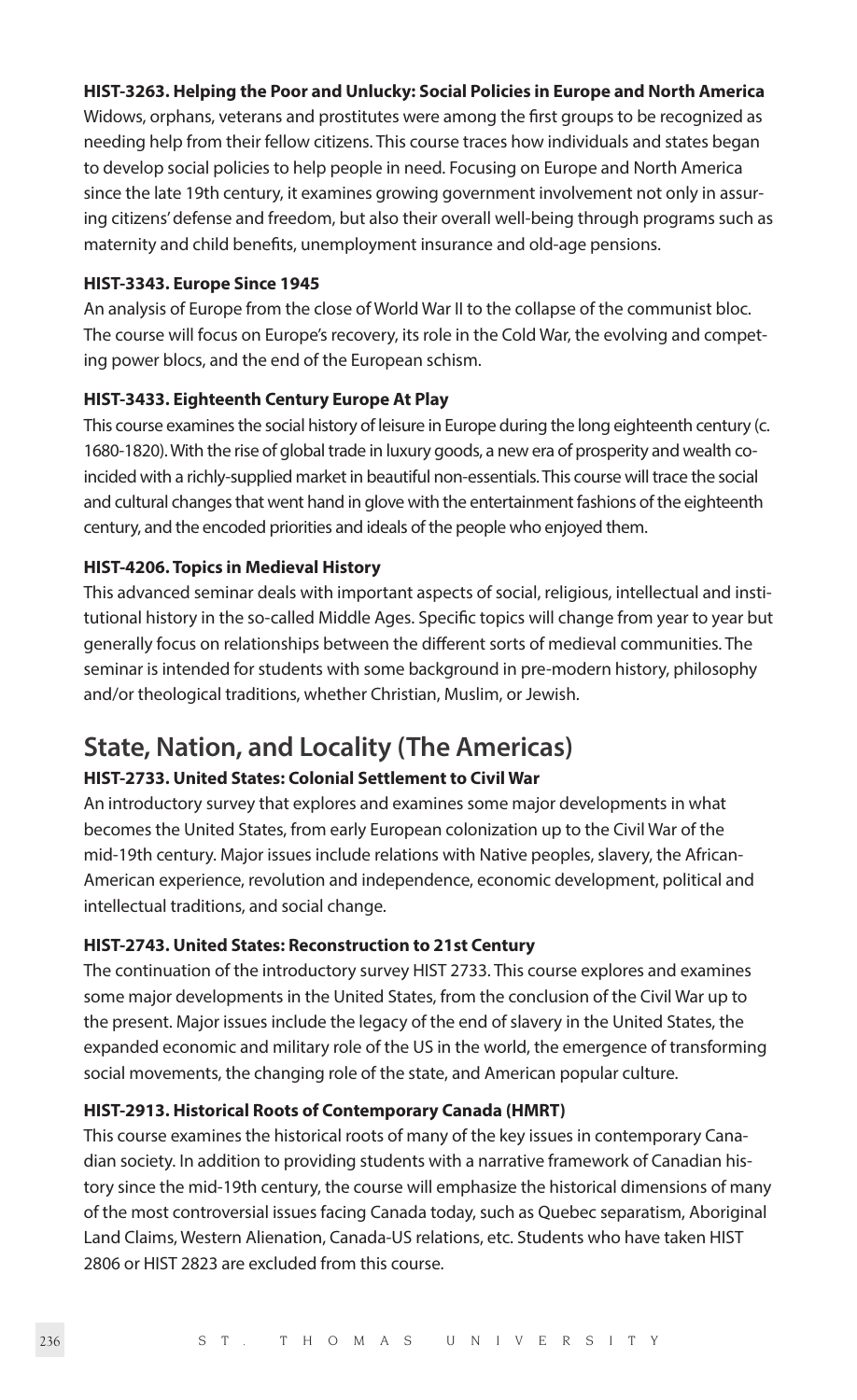#### **HIST-3043. US Women's History**

This course will explore the history of American women from colonization through to the end of the 20th century, with particular emphasis on the 19th and 20th centuries. Major themes will include: race, ethnicity, and class; women and work (paid and unpaid); women and politics (both before and after suffrage in 1920); cultural assumptions about women's proper roles and their portrayal in popular culture; and women's activism.

#### **HIST-3713. Making a Living in the United States**

Making a Living in the United States examines the struggles of Americans to earn their daily bread over the last couple of centuries. This course will use such themes as work and workplaces, labour and capital relations, as well as the roles of gender, race, class, ethnicity and region in shaping how people made a living in the USA. There are no prerequisites for this course, however 3 credit hours in history is recommended.

#### **HIST-3723. NYC, Colony to World Capital**

This course examines the development of New York City from its establishment by the Dutch as New Amsterdam in the 1600s through its development as one of the "world cities" whose influence extends around the globe today. It is designed to use New York City itself as a workshop. The course will consider such historical themes as urban form and architecture, city people and populations, culture and recreation, city politics and social movements, the environment, and economies of cities.

#### **HIST-3743. United States Since 1945**

This course examines the changing place in the world of the United States, the superpower of the 20th century, and analyses its character as a society. The course surveys political, social, and cultural trends from the role of the US in the 1940s as a military and economic colossus to its decline in the present postmodern, post-industrial world. It deals with such topics as the Cold War, Civil Rights, Vietnam, women's liberation, suburban life, consumerism, the corporations and unions, popular culture, the 1960s counter culture, and the Internet. Prerequisite: 3 credit hours in History.

#### **HIST-3753. The Harlem Renaissance**

This course will survey some of the major themes, controversies, and personalities in African American cultural and political history between 1876 and 1919 in an attempt to contextualize the 1920s surge of African American cultural production known as the Harlem Renaissance. The course will study the racial, class, gender, and cultural politics of the era, with much time devoted to studying artifacts of the Renaissance.

#### **HIST-3873. Immigrants in Canada 1870 to Present**

This course examines the position of immigrants in Canadian society from the arrival of the railway workers after Confederation to the present. The conditions that led immigrants to leave their homeland and the economic and social policies that led to their arrival in Canada will be considered, as well as the nature of immigrant communities and their contribution and adaptation to Canada.

#### **HIST-3883. Women and Gender in Modern Canada**

This discussion-based course examines gender and women's history in Canada from c. 1850 to c. 1980. It addresses traditional historical topics in the field (industrialization, the Great Depression, World War Two, etc.) as well as emerging topics such as sport, consumerism, and student culture. Our approach will be both chronological and thematic.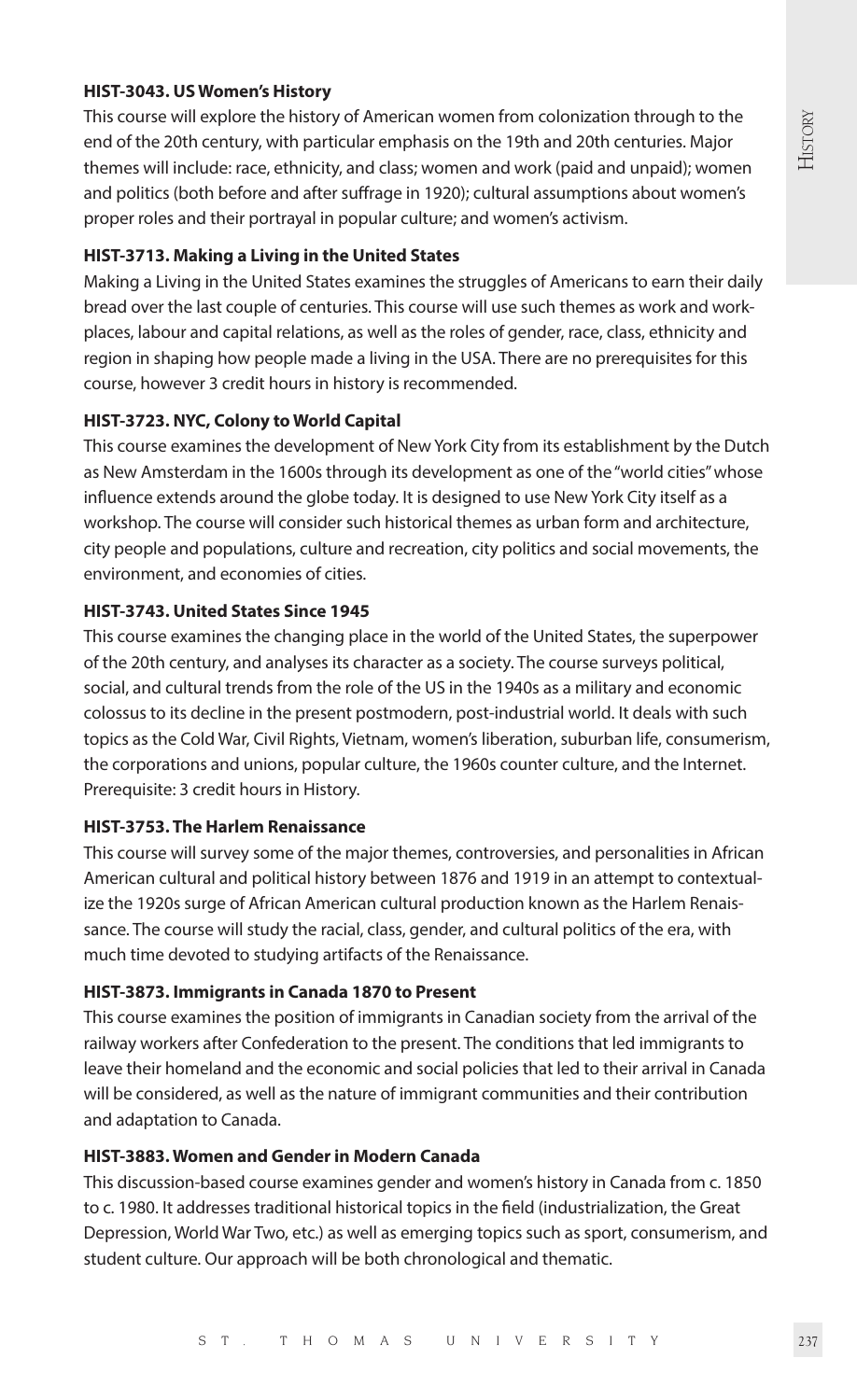#### **HIST-3963. Modernity and the Rise of Consumerism in Canada, 1880-1980**

This course offers a thematic examination of the impact of modernity and consumerism on 20th century Canada. Through a combination of lectures and seminars the course examines topics such as honeymoons, films, university student initiations, tourism, and advertising campaigns in order to explore and evaluate the impact of capitalism and consumerism on Canadian life. Prerequisite: HIST 2806 (1806) or HIST 2913 or HIST 2823 (1823).

#### **HIST-3973. Canadian North: Image and Reality Since the First World War**

This course focuses on the period since the First World War and examines the development of Native Nations in the area, the interaction between them and non-Native Canadians, and the economic and political significance of northern development. No prerequisite, but an introductory course in Canadian History Since Confederation or a course in recent Canadian history will be useful.

## **State, Nation, and Locality (Asia)**

#### **HIST-2183. History of Modern India**

The course explores the history of the Indian subcontinent from c. 1500 onward. It considers the Mughals, the 18th-century successor states, British colonialism, Indian nationalism and postcolonial India to the present day.

#### **HIST-3113. Modern and Revolutionary China**

This is a survey of the final century of dynastic rule in China, and the rise to power of the Nationalist and Communist parties, examining social and cultural developments, the impact of Western imperialism, and the evolution of revolutionary ideologies, up to Mao's death. Prerequisite: HIST 1006 OR HIST 1013 & HIST 1023, HIST 2173, OR permission of the instructor.

#### **HIST-4196. People's History of Korea**

This seminar proposes an in-depth study of the modern history of Korea from the perspective of its least acknowledged, yet determinant, agent: the people. It examines major social movements which shaped Korean history and democratisation, e.g. the college student and labour movements. It also addresses Korea's geopolitical predicament from the viewpoint of some of its victims, such as the Korean sex slaves under Japanese colonial rule and Korea's political and economic prisoners of the Cold War. Prerequisite: HIST 1006 OR HIST 1013 & HIST 1023, OR permission of the instructor.

## **State, Nation, and Locality (Europe)**

#### **HIST-3303. Art and Culture in 19th Century France**

This course examines the visual arts (painting, sculpture, architecture) of nineteenth-century France. It will focus on the historical, political, social, technological and artistic context in which French culture developed in the aftermath of the French Revolution. Four major themes will be addressed: art as a political and social tool, industrialization, art as a mirror of modern life, and art and nature.

#### **HIST-3363. Germany: 1871-1945**

In 1871, the newly-unified Germany looked forward to a future that seemed to promise greatness. By 1945, after two world wars, the country was in ruins. How did this come about? In this course, students study social, cultural, political and economic developments in order to understand better Germany's complex history from the late nineteenth to the mid-twentieth century.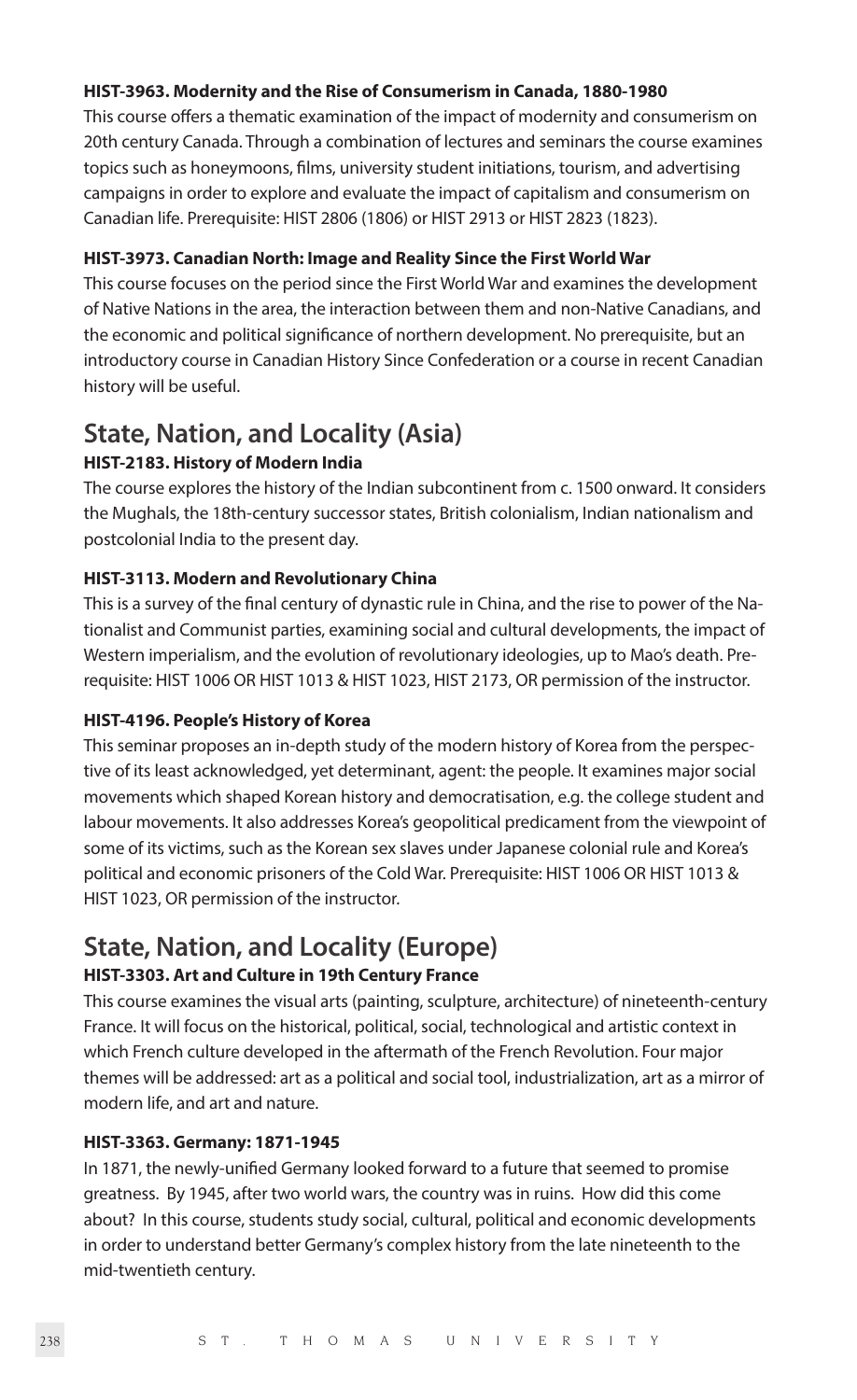#### **HIST-3373. The Germanies Since 1945**

The defeat of Nazi Germany and the falling-out of the victors led to the enforced division of Germany. By 1949, two separate German states had come into existence: the Federal Republic of Germany (West Germany) and the German Democratic Republic (East Germany). This course examines the history of Germany from the end of the Second World War to the present.

## **Special**

#### **HIST-2003. Exploring History: Critical Approaches to Historical Methods and Theories**

This mandatory course for History Majors and Honours students provides an introduction to the discipline of History. The course examines a variety of historiographical and methodological approaches to History, as well as the history of History. It encourages students to re-examine their assumptions about History, but it will also help students develop their basic historical research and writing skills. Exploring History provides a foundation for upper-year History courses and students are strongly encouraged to take it before their third year. Prerequisite: At least 6 credit hours in History courses at St. Thomas University.

#### **HIST-3553 The History Workshop**

The Workshop provides students with the opportunity to enhance their skills of historical analysis, writing and oral communication through close engagement with an important historical "event" or issue. The Workshop is recommended for students planning to take 4000-level seminars, as well as students considering an application to graduate programs or professional schools. Please consult the History Department Handbook, Chair or web page for upcoming Workshop topics. Prerequisite: Permission of the instructor.

#### **HIST-4006. History Honours Thesis**

The History Honours thesis is a scholarly essay or research paper. The topic of the thesis is determined by the student in consultation with a faculty committee. The committee is composed of the Thesis Supervisor (or supervisors) and another faculty member, typically from the History Department, who acts as the Second Reader. Students normally must submit a thesis proposal to the members of their faculty committee by 30 September of the academic year in which the thesis shall be written.

#### **HIST-4903. Independent Study**

With the approval of the Department, students (normally Honours candidates) may undertake a one-semester course of independent study. Such a course is to be undertaken under the direction of a member of the History Department and must result in at least one scholarly paper. Application to take an independent study course must be made to the Director of Honours. The application must include a written proposal indicating the reason for doing an independent study, as well as a description of the specific area of interest, a statement of research topic, and a preliminary bibliography. In order to complete their degree requirements, students may request that an independent study be considered as an alternative to an Honours seminar.

#### **HIST-4906. Independent Study**

With the approval of the Department, students (normally Honours candidates) may undertake a full-year course of independent study. Such a course is to be undertaken under the direction of a member of the History Department and must result in at least one scholarly paper. Application to take an independent study course must be made to the Director of Honours. The application must include a written proposal indicating the reason for doing